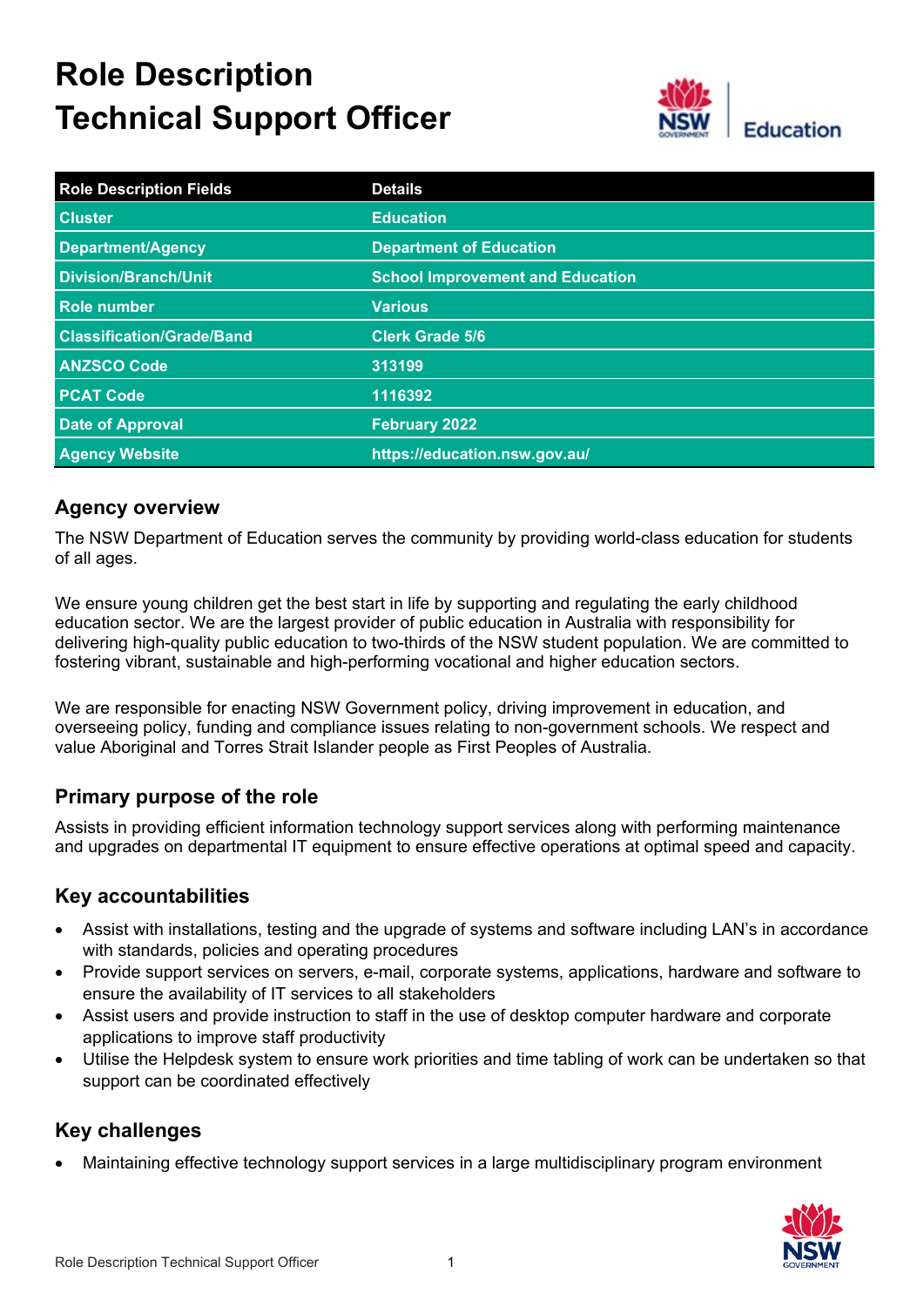• Liaising and efficiently interacting with a wide range of departmental, transformation service provider (TSP) and contractually engaged staff to provide timely information technology support services

# **Key relationships**

#### **Internal**

| <b>Who</b>                             | <b>Why</b>                                                                                                                                                                                                                                                                                                        |
|----------------------------------------|-------------------------------------------------------------------------------------------------------------------------------------------------------------------------------------------------------------------------------------------------------------------------------------------------------------------|
| School Principal or appointed delegate | Receive guidance and instructions; escalate significant issues<br>Receive feedback regarding performance                                                                                                                                                                                                          |
| Teachers                               | Listen to and manage requests in consultation with the principal<br>and/or nominated delegate<br>Discuss and resolve issues that may impact on safety, scheduling<br>$\bullet$<br>or task completion                                                                                                              |
| Students / staff / visitors            | To assist all users and provide guidance to students, staff in the<br>use of desktop computer hardware and corporate applications and<br>to provide technical support services and advice to users to<br>resolve problems or refer calls for resolution<br>Observe the department's Code of Conduct requirements. |

#### **External**

| <b>Who</b>      | <b>Why</b>                                                                                                                                                                                                   |
|-----------------|--------------------------------------------------------------------------------------------------------------------------------------------------------------------------------------------------------------|
| <b>Visitors</b> | Provide guidance to in the use of desktop computer hardware and<br>corporate applications and to provide technical support services<br>and advice to users to resolve problems or refer calls for resolution |
| Contractors     | Coordinate the supply of computer equipment<br>Confirm manufacturer's instructions regarding the operation and<br>$\bullet$<br>maintenance of equipment                                                      |

#### **Role dimensions**

#### **Decision making**

The position holder will make decisions relating to the technical support service on a variety of ICT components including installation and management of local area networks, servers, e-mail, corporate systems, applications, hardware and software. The type of assistance to users who experience ICT issues is also self- evaluated and may include on the job instruction to staff in the use of desktop computer hardware and corporate applications or escalation to the Helpdesk system.

**Reporting line**

The role reports to the Principal or delegate.

**Direct reports**

Nil

**Budget/Expenditure**

As per the departmental financial delegations.

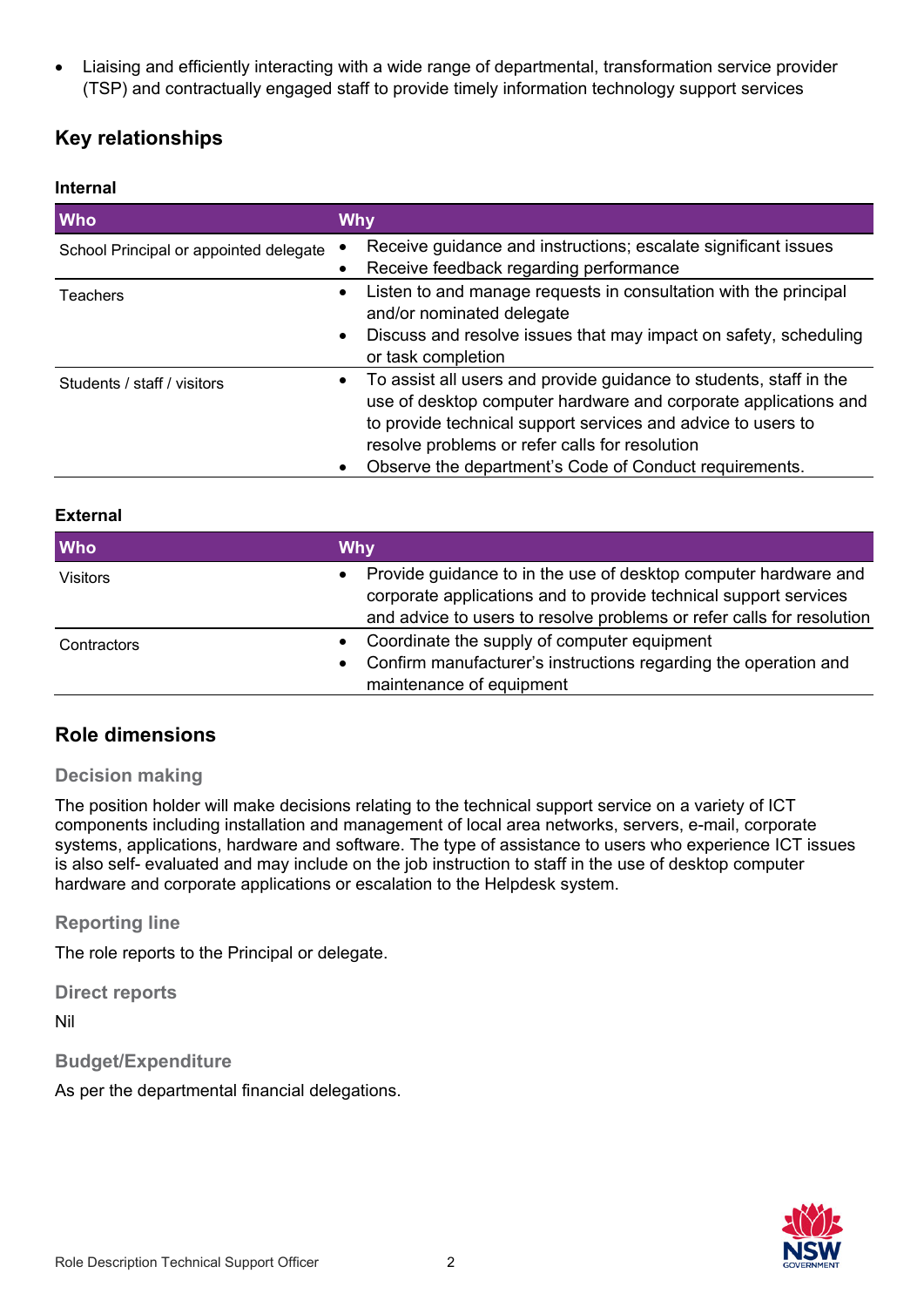## **Key knowledge and experience**

• Knowledge of and commitment to implementing the Department's [Aboriginal Education Policy](https://policies.education.nsw.gov.au/policy-library/policies/aboriginal-education-and-training-policy?refid=285843) and upholding the [Department's Partnership Agreement with the NSW AECG](https://education.nsw.gov.au/content/dam/main-education/teaching-and-learning/aec/media/documents/partnershipagreement.pdf) and to ensure quality outcomes for Aboriginal people.

#### **Essential requirements**

• Valid Working With Children Check clearance (paid employment)

# **Capabilities for the role**

The [NSW public sector capability framework](https://www.psc.nsw.gov.au/workforce-management/capability-framework/the-capability-framework) describes the capabilities (knowledge, skills and abilities) needed to perform a role. There are four main groups of capabilities: personal attributes, relationships, results and business enablers, with a fifth people management group of capabilities for roles with managerial responsibilities. These groups, combined with capabilities drawn from occupation-specific capability sets where relevant, work together to provide an understanding of the capabilities needed for the role.

The capabilities are separated into focus capabilities and complementary capabilities

## **Focus capabilities**

*Focus capabilities* are the capabilities considered the most important for effective performance of the role. These capabilities will be assessed at recruitment.

The focus capabilities for this role are shown below with a brief explanation of what each capability covers and the indicators describing the types of behaviours expected at each level.

| <b>Capability</b><br>group/sets | <b>Capability name</b>                                                                                         | <b>Behavioural indicators</b>                                                                                                                                                                                                                                                                                                                                                                                                                              | Level        |
|---------------------------------|----------------------------------------------------------------------------------------------------------------|------------------------------------------------------------------------------------------------------------------------------------------------------------------------------------------------------------------------------------------------------------------------------------------------------------------------------------------------------------------------------------------------------------------------------------------------------------|--------------|
| Personal<br><b>Attributes</b>   | <b>Manage Self</b><br>Show drive and motivation,<br>an ability to self-reflect and a<br>commitment to learning | Adapt existing skills to new situations<br>Show commitment to achieving work goals<br>$\bullet$<br>$\bullet$<br>Show awareness of own strengths and areas<br>for growth, and develop and apply new skills<br>Seek feedback from colleagues and<br>٠<br>stakeholders<br>Stay motivated when tasks become difficult                                                                                                                                          | Intermediate |
| Relationships                   | <b>Work Collaboratively</b><br>Collaborate with others and<br>value their contribution                         | Build a supportive and cooperative team<br>environment<br>Share information and learning across teams<br>$\bullet$<br>Acknowledge outcomes that were achieved by<br>$\bullet$<br>effective collaboration<br>Engage other teams and units to share<br>$\bullet$<br>information and jointly solve issues and<br>problems<br>Support others in challenging situations<br>Use collaboration tools, including digital<br>٠<br>technologies, to work with others | Intermediate |

# **Focus capabilities**

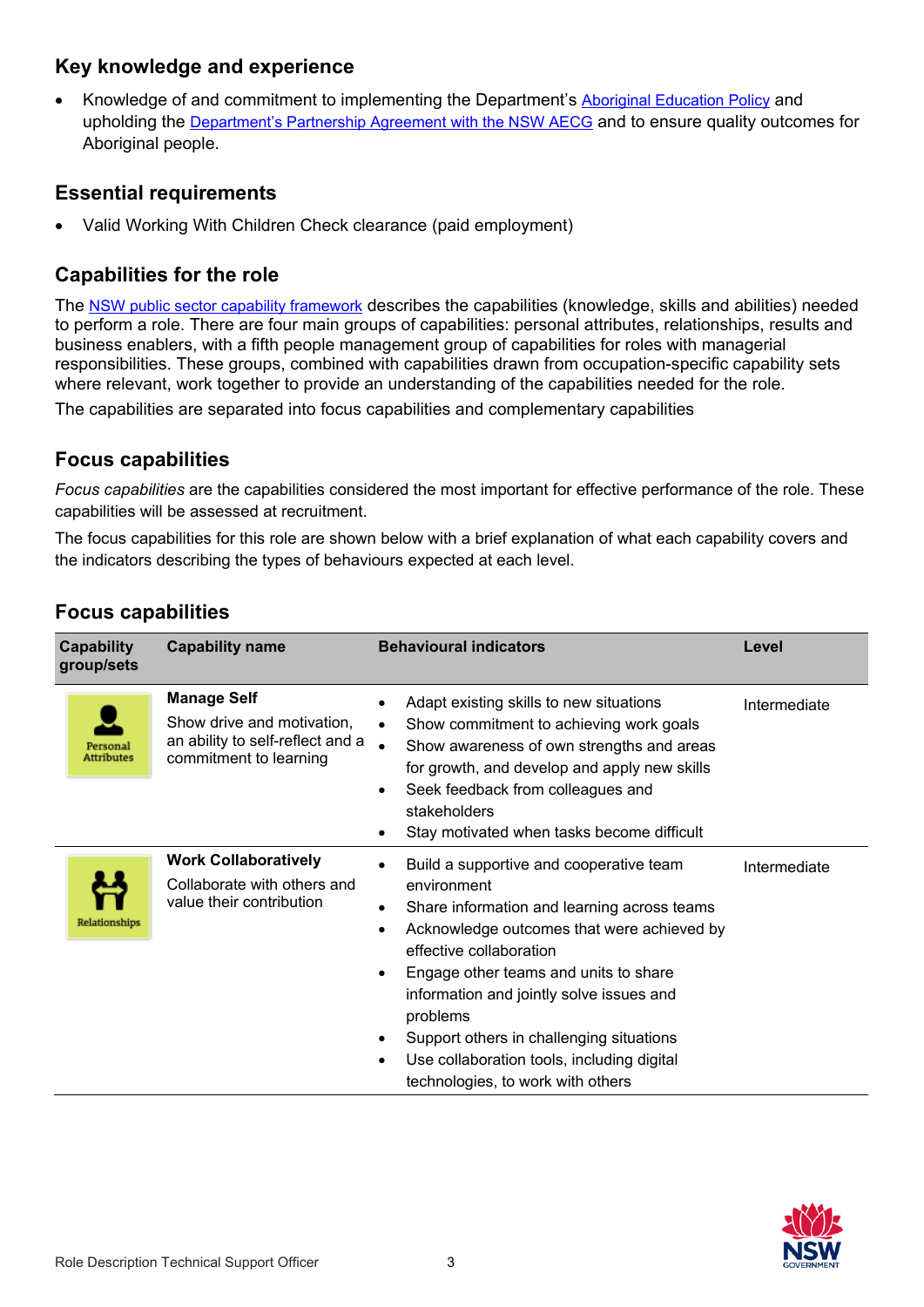| Results                     | <b>Think and Solve Problems</b><br>Think, analyse and consider<br>the broader context to<br>develop practical solutions | Identify the facts and type of data needed to<br>understand a problem or explore an opportunity<br>Research and analyse information to make<br>recommendations based on relevant evidence<br>Identify issues that may hinder the completion<br>$\bullet$<br>of tasks and find appropriate solutions<br>Be willing to seek input from others and share<br>own ideas to achieve best outcomes<br>Generate ideas and identify ways to improve<br>$\bullet$<br>systems and processes to meet user needs | Intermediate |
|-----------------------------|-------------------------------------------------------------------------------------------------------------------------|-----------------------------------------------------------------------------------------------------------------------------------------------------------------------------------------------------------------------------------------------------------------------------------------------------------------------------------------------------------------------------------------------------------------------------------------------------------------------------------------------------|--------------|
| Business<br><b>Enablers</b> | <b>Technology</b><br>Understand and use<br>available technologies to<br>maximise efficiencies and<br>effectiveness      | Identify opportunities to use a broad range of<br>technologies to collaborate<br>Monitor compliance with cyber security and the<br>use of technology policies<br>Identify ways to maximise the value of available<br>$\bullet$<br>technology to achieve business strategies and<br>outcomes<br>Monitor compliance with the organisation's<br>records, information and knowledge<br>management requirements                                                                                          | Adept        |

# **Complementary capabilities**

*Complementary capabilities* are also identified from the Capability Framework and relevant occupation-specific capability sets. They are important to identifying performance required for the role and development opportunities.

Note: capabilities listed as 'not essential' for this role are not relevant for recruitment purposes however may be relevant for future career development.

| Capability<br>group/sets     | <b>Capability name</b>            | <b>Description</b>                                                                                                                         | Level        |
|------------------------------|-----------------------------------|--------------------------------------------------------------------------------------------------------------------------------------------|--------------|
| Persona<br><b>Attributes</b> | Display Resilience and<br>Courage | Be open and honest, prepared to express your views, Foundational<br>and willing to accept and commit to change                             |              |
| Persona<br><b>Attribute</b>  | Act with Integrity                | Be ethical and professional, and uphold and promote Foundational<br>the public sector values                                               |              |
| Persona<br><b>Attributes</b> |                                   | Value Diversity and Inclusion Demonstrate inclusive behaviour and show respect<br>for diverse backgrounds, experiences and<br>perspectives | Foundational |
| Relationship                 | Communicate Effectively           | Communicate clearly, actively listen to others, and<br>respond with understanding and respect                                              | Intermediate |
| <b>Relationships</b>         |                                   | Commit to Customer Service Provide customer-focused services in line with public<br>sector and organisational objectives                   | Foundational |